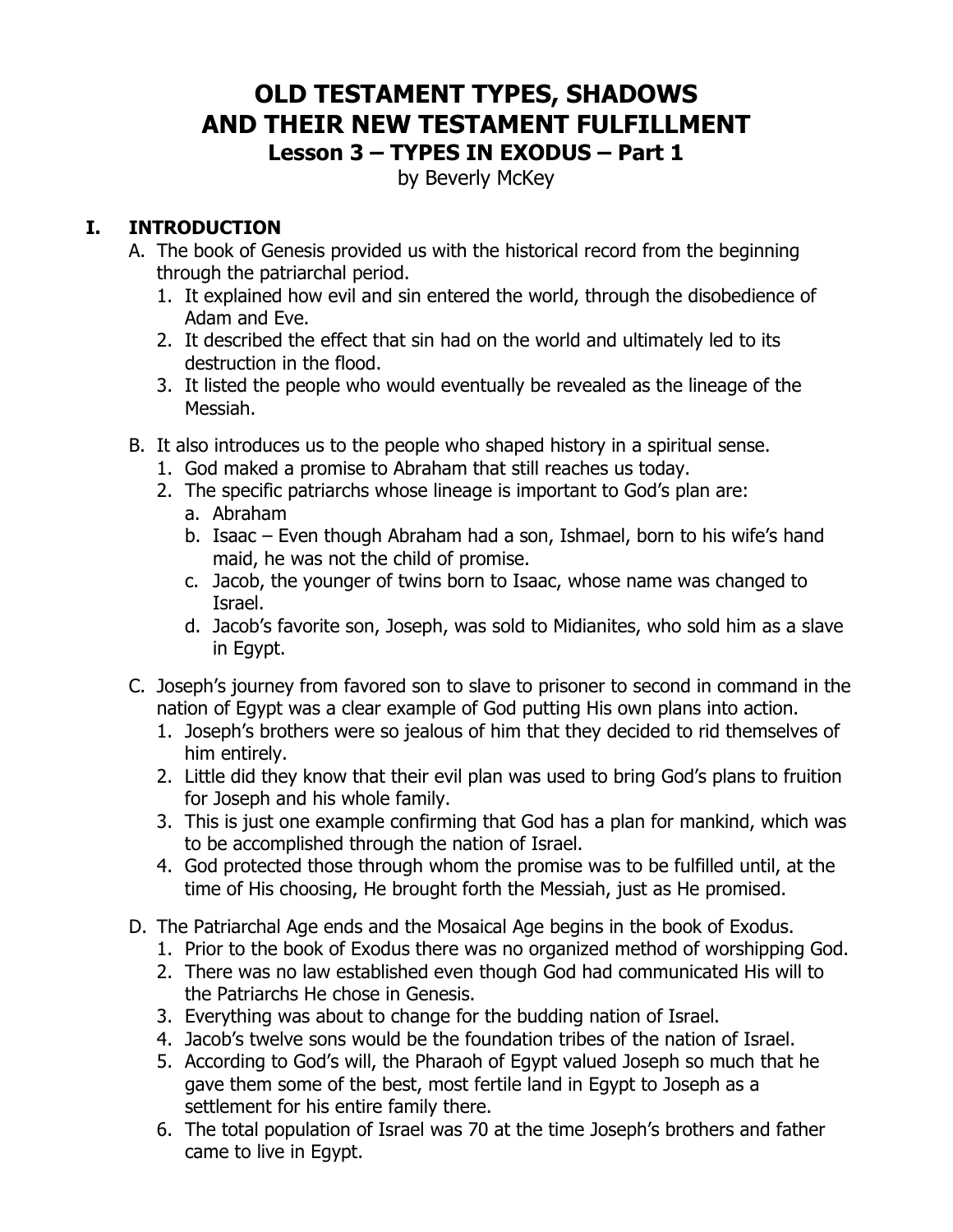7. But we must remember that Egypt was not the land God had promised to Abraham as an inheritance, therefore, God's plan to move the Israelites back to Canaan was finally put into effect.

#### **II. God Moves a Nation (Hebrews/Israelites)**

- A. **Exodus 1** The nation of Israel prospered as they multiplied and grew during the first few generations so that "the land was filled with them." (**Exodus 1:7**)
	- 1. Unfortunately, the fame and respect that Joseph had earned became lost in the history of Egypt as other Pharaoh's arose over the generations.
	- 2. Eventually a new king arose over Egypt who did not know the history of the settlers in Goshen or the contributions Joseph made to the survival of Egypt during the seven years of famine.
	- 3. The new king realized that the large population of Hebrews in Egypt could be a threat to his own rule if they were to join his enemies in war against Egypt. **Exodus 1:9-10** – <sup>ng</sup> And he said to his people, "*Look, the people of the children* of Israel are more and mightier than we;  $^{10}$  come, let us deal shrewdly with them, lest they multiply, and it happen, in the event of war, that they also join our enemies and fight against us, and so go up out of the land."
	- 4. The king set taskmasters over the Israelites and forced them to work building supply cities for Pharaoh.

**Exodus 1:13-14** – <sup>"13</sup> So the Egyptians made the children of Israel serve with rigor.  $^{14}$  And they made their lives bitter with hard bondage—in mortar, in brick, and in all manner of service in the field. All their service in which they made them serve was with rigor."

- 5. But the harsher the Egyptians treated the Israelites, the more they multiplied and grew.
- B. Here is where we are introduced to a Hebrew couple who were both from the tribe of Levi. Their names, Amram and Jochebed were revealed in **Numbers 26:59.**
	- 1. They had a beautiful son, whom she hid for three months, rather than throwing him into the river as the Pharoah ordered.
	- 2. As the baby grew and she could no longer hide him, she made an ark of bulrushes for him, covered it with pitch and put the child in it. (**Ex. 2:3-4**)
	- 3. The ark was placed in the river among the reeds and his sister watched to see what happened to the baby.
	- 4. As she watched, the Pharaoh's daughter pulled the baby out of the water because she had compassion on him, even though she knew he was a Hebrew child. (**Exodus 2:5-6**)
	- 5. The child's sister approached Pharaoh's daughter and offered to find her a nurse for the child from among the Hebrew women, and Pharaoh's daughter agreed.
	- 6. The baby's own mother was hired to care for him and the child became the son of Pharaoh's daughter. She named him Moses, which means "*drawn out of the* water".
- C. It is interesting that Jochebed constructed an ark for the salvation of her infant son to keep him from drowning, just as Noah and his family were saved in an ark from the destruction of the world.
	- 1. The condition of the world in Noah's time was so evil that God regretted that He had made mankind. **Genesis 6:6**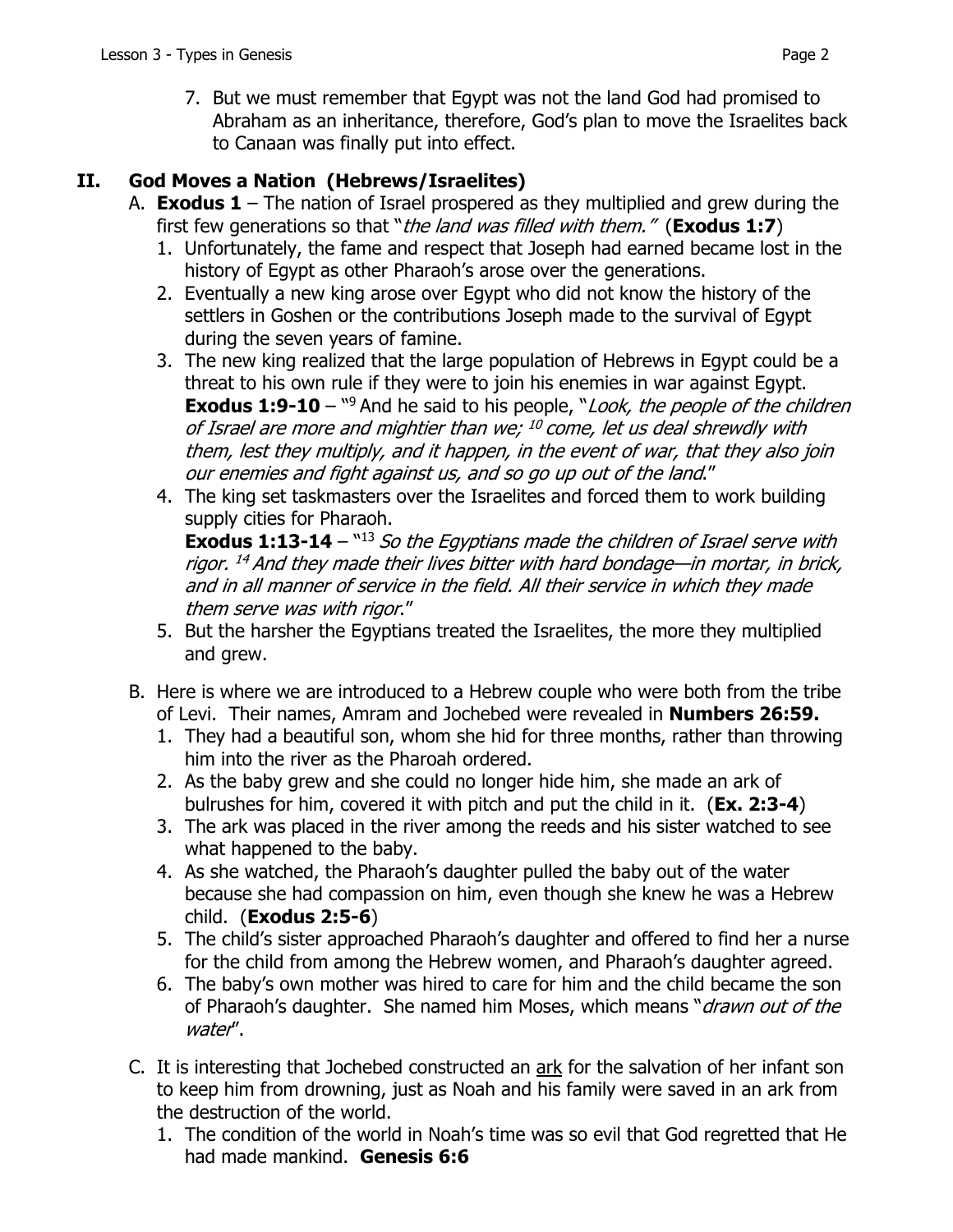- 3. The ark was the object that provided salvation. Their survival resulted in the continuation of God's plan for the spiritual salvation of mankind through the sacrifice of His only begotten Son, Jesus Christ, in the fullness of time.
- 4. **Galatians 4:4-5**  "4 But when the fullness of the time had come, God sent forth His Son, born of a woman, born under the law,  $5$  to redeem those who were under the law, that we might receive the adoption as sons."
- D. **Exodus 2**  When Moses was grown, he observed an Egyptian beating one of the Hebrew slaves.
	- 1. Moses was aware that he was born from the Hebrew people (**Exodus 2:11**); he called them his "brethren".
	- 2. Moses looked around and seeing no one watching him, he killed the Egyptian and hid his body in the sand.
	- 3. When Pharaoh heard of the matter, he sought to kill Moses, but Moses ran to Midian, southeast of Egypt.
		- a. **Acts 7:23** "Now when he (Moses) was forty years old, it came into his heart to visit his brethren, the children of Israel."
		- b. **Exodus 7:7**  "And Moses was eighty years old and Aaron eighty-three years old when they spoke to Pharaoh."
		- c. Therefore, we know Moses spent forty years living in Egypt and forty years living in Midian.
- E. The Israelites (Hebrews) had lived in Egypt about four generations when God chose to deliver them from slavery.
	- 1. **Exodus 12:40** "Now the sojourn of the children of Israel who lived in Egypt was four hundred and thirty years." After spending forty years living in Midian, God spoke to Moses in a flaming bush.
	- 2. **Exodus 3:7 & 10**  God said to Moses "I have surely seen the oppression of My people who are in Egypt, and have heard their cry because of their taskmasters, for I know their sorrows.  $^{10}$  Come now, therefore, and I will send you to Pharaoh that you may bring My people, the children of Israel, out of Egypt."
	- 3. Exodus chapters 4-11 detail the plagues that God brought about which were intended to exhibit His own power compared to the false gods of Egypt.
		- a. Ten plagues were brought upon Egypt:
			- 1) The Nile River turned to blood (Pharaoh's magicians did the same)
			- 2) Frogs covered the land (Pharaoh's magicians did the same)
			- 3) Lice covered the people and the animals (Pharoah's magicians could not replicate this plague)
			- 4) Flies swarmed all over the land except in Goshen
			- 5) Disease upon all of the animals, except those of the Israelites
			- 6) Boils on all Egyptians and their animals, but not among the Hebrews
			- 7) Hail so large it would kill people and animals, but not among the Hebrews.
			- 8) Locusts covered the land, but not among the Hebrews
			- 9) Darkness covered the land for three days, but not among the Hebrews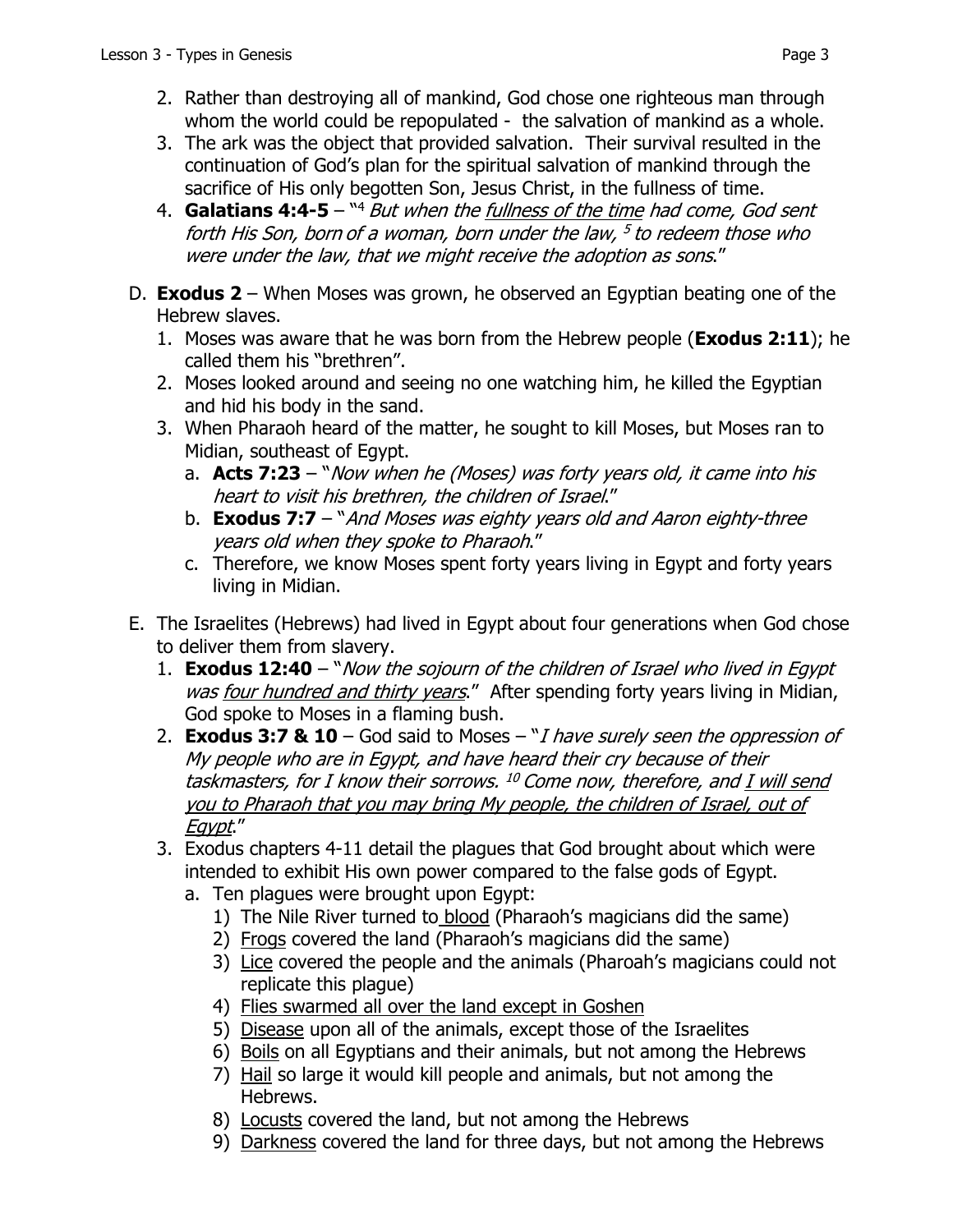- 10) Death of the firstborn in every home the Passover instituted for Hebrews.
- b. The institution of the Passover was to be an annual memorial for the Israelites to keep every generation to remind them of the mighty things God had done for Israel in order to free them from the bondage of slavery in Egypt.
- F. As always, God provided every detail as to how He wanted this memorial to be conducted.
	- 1. The dates are very specific: **Exodus 12:3**  The tenth day of the first month a perfect lamb (a sheep or a goat) is to be selected for the sacrifice.
	- 2. Keep the lamb until the fourteenth day of the same month, when it is to be killed at twilight.
	- 3. Take some of the blood and put it on the two doorposts and on the lintel of the houses where the Israelites will eat the Passover meal.
	- 4. Roast the whole lamb over fire eat this meat along with unleavened bread and bitter herbs
	- 5. Anything that is not eaten during the meal will be burned with fire the next morning.
	- 6. Eat this meal quickly (in haste) with a belt on your waist, your sandals on your feet, and your staff in your hand, as a symbol that they were ready to go at a moment's notice.
	- 7. It was important to perform this ceremonial feast exactly as God instructed because failure to do so would result in the death of their firstborn.
		- a. **Exodus 12:12**  "For I will pass through the land of Egypt on that night, and will strike all the firstborn in the land of Egypt, both man and beast; and against all the gods of Egypt I will execute judgment."
		- b. **Verse 13**  "Now the blood shall be a sign for you on the houses where you are. And when I see the blood, I will pass over you; and the plague shall not be on you to destroy you when I strike the land of Egypt."

# **III. Passover is a shadow (type) of the cross of Christ.**

- A. A blood sacrifice, which was a very important part of the Passover, was necessary to confirm a covenant between God and his people.
	- 1. While some sacrifices were offered by the Patriarchs, apparently there was no uniform time or place where sacrifices were to be offered.
	- 2. With the sending of the tenth plague upon Egypt, God instituted the first sacrifice to be offered by the whole nation of Israel at one time.
	- 3. The institution of the sacrificial system served as an example to every generation to continually emphasize the power of a blood sacrifice to mitigate (to reduce or lessen the effect) the offense that sin represented to God.
	- 4. Hebrews chapters eight and nine explains the duties of the High Priest regarding the offering of sacrifices, both for his own sins and for the sins of the people.
		- a. **Hebrews 9:6b-7**  "…the priests always went into the first part of the tabernacle, performing the services.  $<sup>7</sup>$  But into the second part the high priest</sup> went alone once a year, not without blood, which he offered for himself and for the people's sins committed in ignorance;"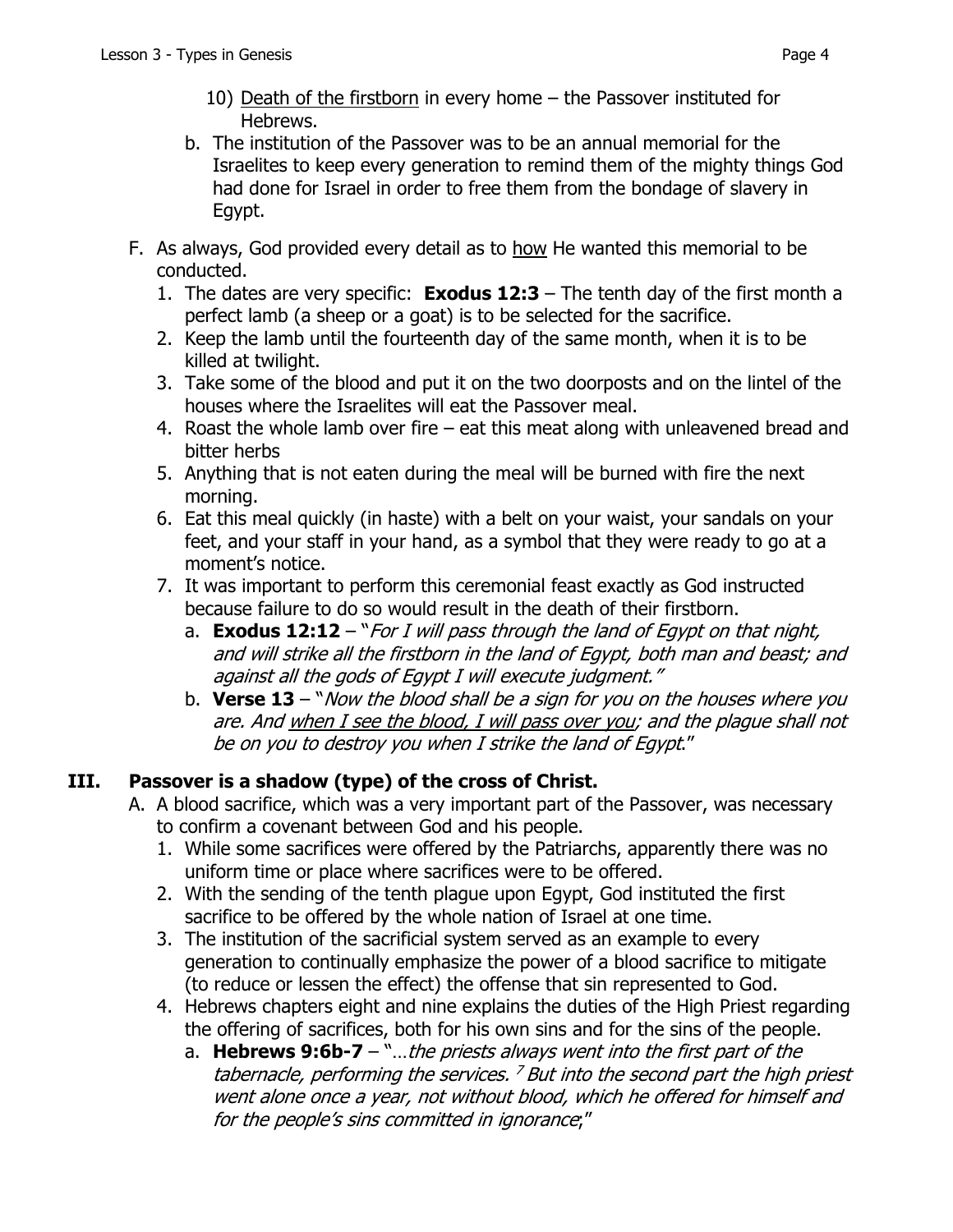- b. **Hebrews 9:11-12**  "11 But Christ came as High Priest of the good things to come, with the greater and more perfect tabernacle not made with hands, that is, not of this creation.  $^{12}$  Not with the blood of goats and calves, but with His own blood He entered the Most Holy Place once for all, having obtained eternal redemption. <sup>13</sup> For if the blood of bulls and goats and the ashes of a heifer, sprinkling the unclean, sanctifies for the purifying of the flesh,  $^{14}$  how much more shall the blood of Christ, who through the eternal Spirit offered Himself without spot to God, cleanse your conscience from dead works to serve the living God?"
- c. **Hebrews 9:22**  "And according to the law almost all things are purified with blood, and without shedding of blood there is no remission."
- B. The tenth plague was to destroy the firstborn child of every family and every animal in the land, except those who followed the Lord's specific instructions regarding the blood sacrifice of the Passover lamb.
	- 1. **Exodus 12:13**  "Now the blood shall be a sign for you on the houses where you are. And when I see the blood, I will pass over you; and the plague shall not be on you to destroy you when I strike the land of Egypt."
	- 2. At midnight the Lord struck all the firstborn in the land of Egypt, including the firstborn of Pharaoh.
	- 3. Pharaoh called Moses and Aaron during the night and said: **Exodus 12:31b-32** – "Rise, go out from among my people, both you and the children of Israel. and go, serve the LORD as you have said.  $32$  Also take your flocks and your herds, as you have said, and be gone; and bless me also."
	- 4. **Verses 35-36** God instructed the Israelites to ask the Egyptians for articles of silver and gold, as well as clothing; and the Lord caused the Egyptians to look upon the Israelites with favor and they gave them everything they requested, so they left Egypt with great wealth.
- C. How then is the Passover a shadow/type of the Cross of Christ?
	- 1. The Passover represented freedom from physical slavery for Israel.
		- a. The Passover provided salvation for the firstborn IF they followed the directions given regarding the blood on the door post.
		- b. Moses gave instructions to the Israelites who wanted to keep their first born safe within their homes.
		- c. The only firstborn individuals spared were those in homes where the instructions were carefully followed before the Angel of Death passed through the land.
			- 1) God made a promise to the Israelites to spare their firstborn **if** they followed His instructions.
			- 2) In every house where there was no blood was on the door posts, every firstborn of every family died immediately.
			- 3) Did their obedience to the commandments of God mean that they had "earned" the right to have their firstborn spared? No, God's promise came with a condition and God' response to their obedience was to honor His promise.
			- 4) On the other hand, in every house without the blood on the doorposts every firstborn child and the firstborn of all the animals died immediately.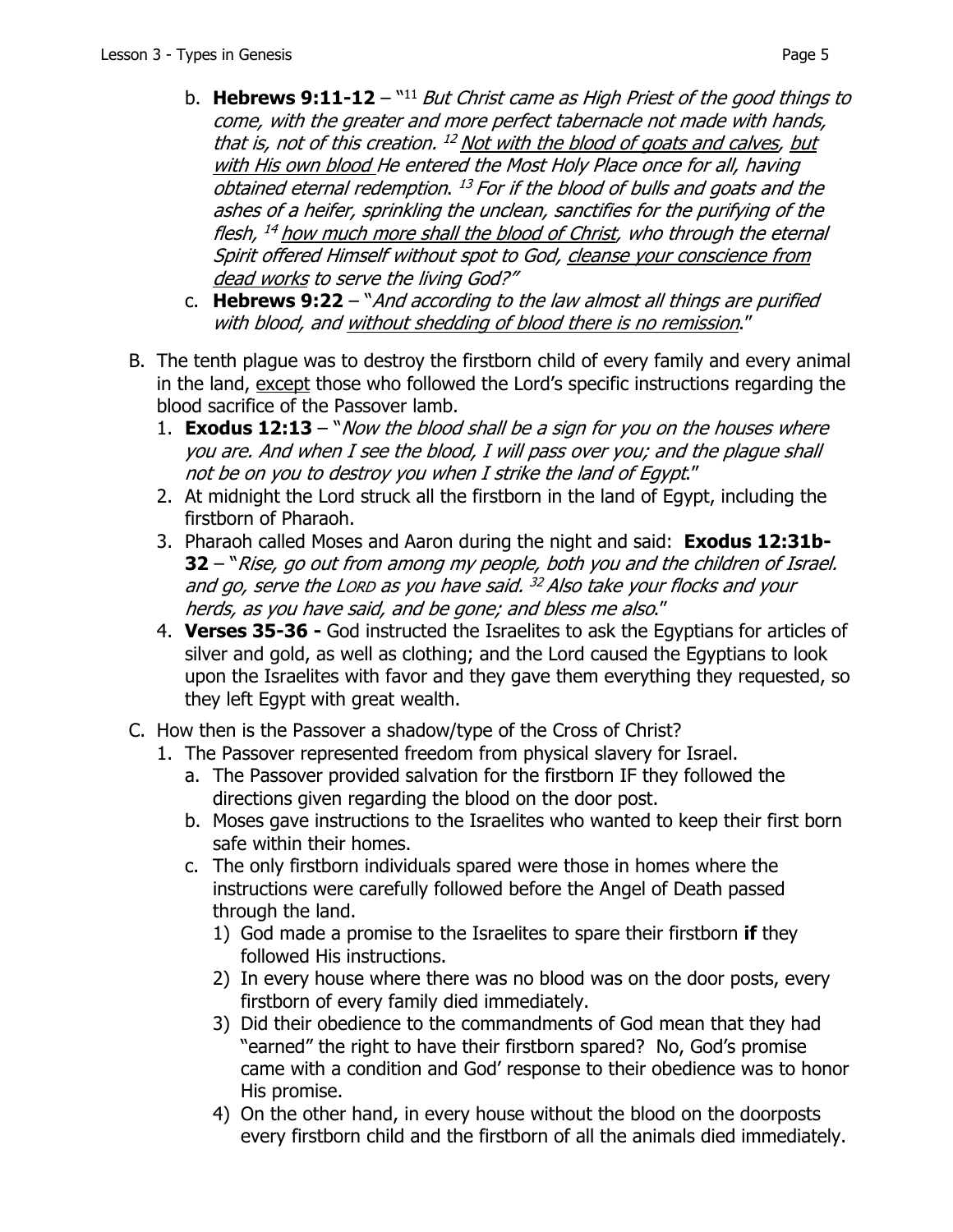- 2. The cross of Christ represents freedom from slavery of sin to the Christian.
	- a. The blood sacrifice that Jesus made on the cross did not simply lessen the effect of sin on our souls, but it erased the effect of sin so that we are indeed FREE from sin.
	- b. **John 8: 34** "Jesus answered them, "*Most assuredly, I say to you, whoever commits sin is a slave of sin*."
	- c. **John 8:36** "Therefore if the Son makes you free, you shall be free indeed."
- 3. Just as God gave the Israelites specific instructions for the salvation of their firstborn, God has also specific instructions for the salvation of our souls.
	- a. Paul said:
		- 1) **Romans 1:16**  "For I am not ashamed of the gospel of Christ, for it is the power of God to salvation for everyone who believes, for the Jew first and also for the Greek."
		- 2) **Romans 10:14-15**  $14$  How then shall they call on Him in whom they have not believed? And how shall they believe in Him of whom they have not heard? And how shall they hear without a preacher?<sup>15</sup> And how shall they preach unless they are sent?"
	- b. Within the New Testament (New Covenant) is found the conditions we must meet in order to accept God's free gift of salvation.
		- 1) **Romans 10:17**  "So then faith (belief) comes by hearing, and hearing by the word of God."
		- 2) **Acts 2:38**  "Then Peter said to them, "Repent, and let every one of you be baptized in the name of Jesus Christ for the remission of sins;"
		- 3) **Acts 3:19**  "Repent therefore and be converted, that your sins may be blotted out, so that times of refreshing may come from the presence of the Lord,"
		- 4) **Romans 10:9-10**  "9 … if you confess with your mouth the Lord Jesus and believe in your heart that God has raised Him from the dead, you will be saved. <sup>10</sup> For with the heart one believes unto righteousness, and with the mouth confession is made unto salvation."
		- 5) **Mark 16:16**  The final directive from Jesus to his disciples: "Go into all the world and preach the gospel to every creature. <sup>16</sup> He who believes and is baptized will be saved; but he who does not believe will be condemned."
			- a) When we are raised from the watery grave of baptism, we are a new person and the old sinful person is left buried in the watery grave.
			- b) **Romans 6:3-4**  "3 Or do you not know that as many of us as were baptized into Christ Jesus were baptized into His death? 4 Therefore we were buried with Him through baptism into death, that just as Christ was raised from the dead by the glory of the Father, even so we also should walk in newness of life."
		- 6) We are then required to remain faithful to God all the days of our lives.
			- a) **James 1:12**  "Blessed is the man who endures temptation; for when he has been approved, he will receive the crown of life which the Lord has promised to those who love Him.
			- b) **Revelation 2:10b** "*Be faithful until death, and I will give you the* crown of life."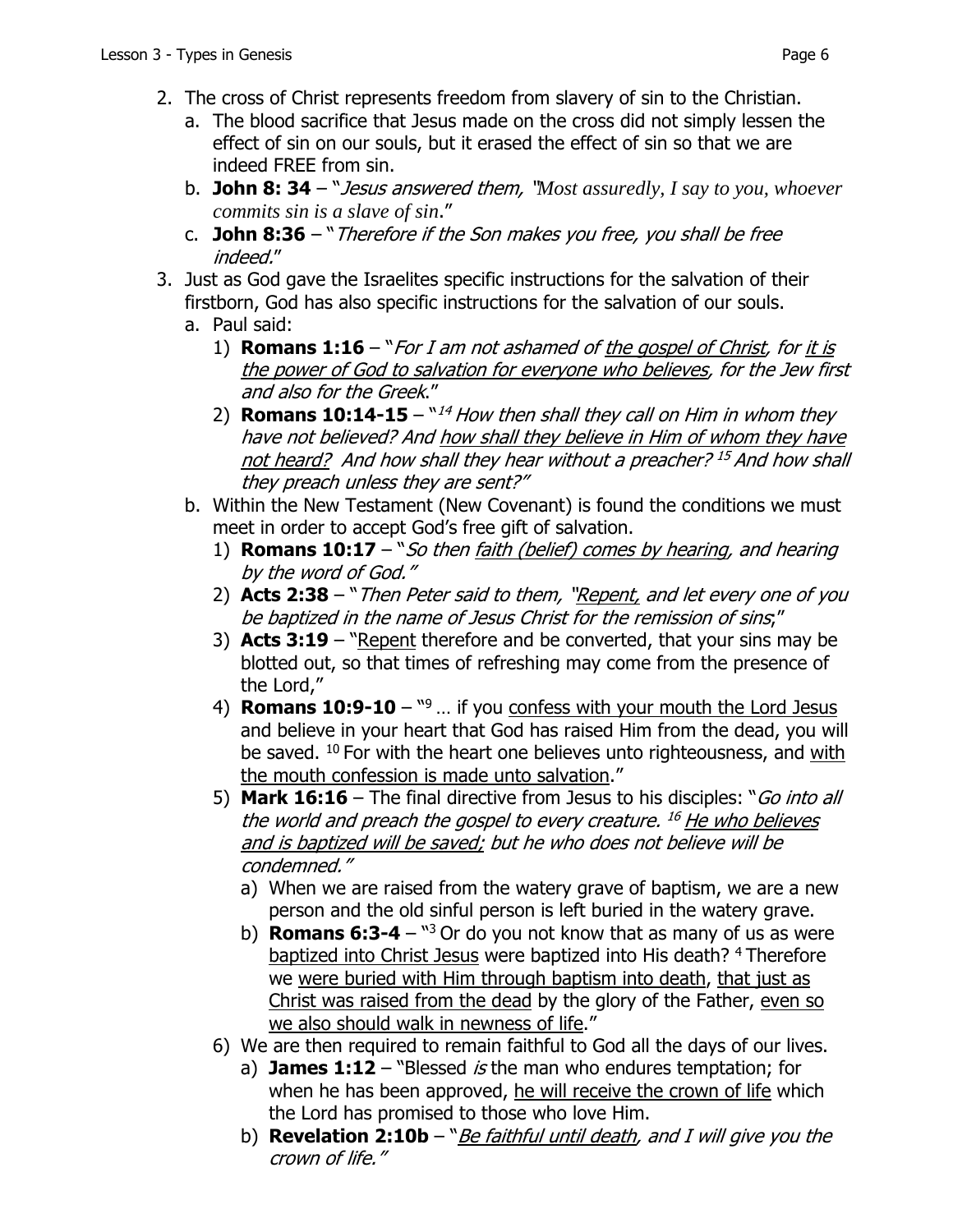- 4. The Israelites were doomed to have their firstborn die at midnight UNLESS they obeyed the commandments of God regarding the Passover and the blood on the door posts.
	- a. Since the New Covenant of Jesus Christ became effective on the Day of Pentecost, everyone who ignores His commandments regarding "obeying the gospel" will also be doomed to everlasting punishment UNLESS they hear, believe, repent, confess, be baptized (become a new person) and remain faithful to God (obey the gospel of Christ).
	- b. **2 Thessalonians 1:7-9**  "…when the Lord Jesus is revealed from heaven with His mighty angels,  $^8$  in flaming fire taking vengeance on those who do not know God, and on those who do not obey the gospel of our Lord Jesus Christ.  $9$  These shall be punished with everlasting destruction from the presence of the Lord and from the glory of His power,"
- 5. Another shadow of the Passover to the Cross of Christ is found in the Passover lamb.
	- a. It was to be a male of the first year, so Jesus was a young male in his early adulthood.
	- b. Like the Passover lamb, Jesus was without blemish in that he had no sin in His life. **2 Corinthians 5:21** – "*For He (God) made Him who knew no sin* (Jesus) to be sin for us, that we might become the righteousness of God in Him."
	- c. The Passover lamb was kept under watch from the  $10<sup>th</sup>$  day until the  $14<sup>th</sup>$ day of the month. During that time, they would watch the lamb to make sure there was no sign of sickness or injury to be sure that the sacrificial lamb was perfect.
	- d. In like manner, Jesus went through trials among the Jews where they made false accusations against him, but in the final analysis, Pilate said, "I find no fault in Him."
	- e. The Passover lamb was killed at twilight (**Exodus 12:6**)
	- f. Jesus died of the wounds he suffered during the Crucifixion near twilight.
		- 1) His followers asked for permission to remove His body and bury it quickly.
		- 2) Jewish Law forbid dead bodies from hanging on the cross on a Sabbath or Holy Day (First Day of Passover Week – **Leviticus 23:4-8**), which would begin as soon as it was fully dark in the evening (after twilight).
	- g. The life-saving blood of the lamb is representative of the soul-saving blood of Jesus Christ that was shed on the cross of Calvary.
		- 1) How do we appropriate that blood so that God still sees the blood when He looks upon us?
		- 2) **Romans 6:3-11** "<sup>3</sup> Or do you not know that as many of us as were **baptized into Christ Jesus** were baptized into His death? Therefore, we were buried with Him through baptism into death, that just as Christ was raised from the dead by the glory of the Father, even so we also should walk in newness of life.
		- 3) Being "*in Christ*" is required for our soul's salvation and everlasting life in heaven with Jesus.

**I Thessalonians 4:16** – "For the Lord Himself will descend from heaven with a shout, with the voice of an archangel, and with the trumpet of God. And the dead in Christ will rise first."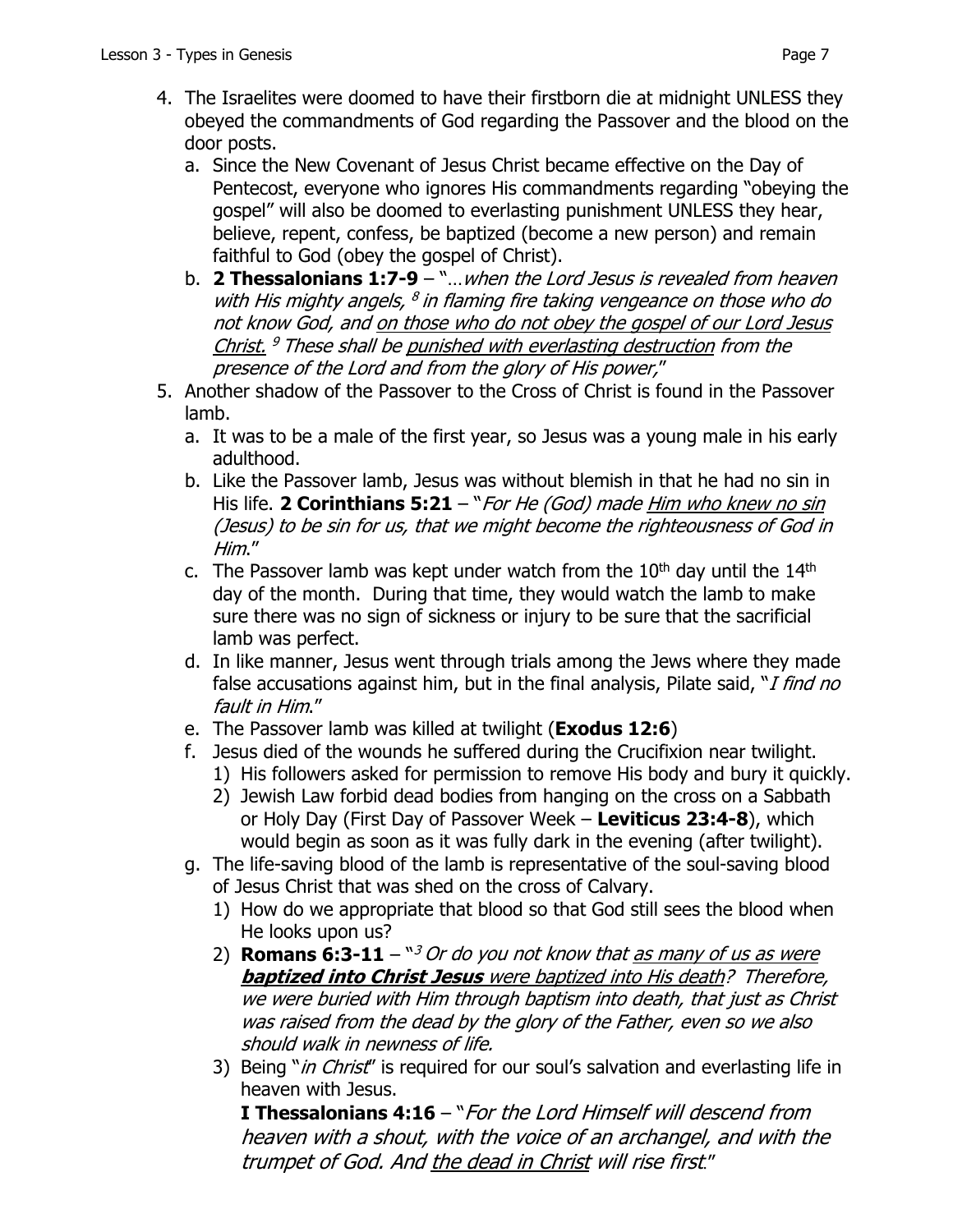a) When we are baptized into Christ we are covered in the blood of Christ. Every time God sees us, He sees the soul-saving blood on us, just as He saw the lamb's blood on the doorposts of the Israelites.

# **IV. The result of the tenth plague brought the release of the Hebrews from Egypt and initiated the journey toward the Promised Land (Canaan).**

A. The Red Sea crossing, a type of Christian baptism.

- 1. **I Corinthians 10:1, 2** "Moreover, brethren, I do not want you to be unaware that all our fathers were under the cloud, all passed through the sea,  $2$  all were baptized into Moses in the cloud and in the sea."
- 2. When Israel crossed through the Red Sea, they were saying goodbye to Egypt, they were escaping the bondage of Egypt and moving toward a new life in the land God had promised to Abraham as an inheritance for his descendants.
- 3. The convert to Christianity also says goodbye to his old life of worldliness and embraces the new life of godliness in Christ Jesus.
	- a. **Romans 6:4** "Therefore we are buried with him by baptism into death; that like as Christ was raised up from the dead by the glory of the Father, even so we also should walk in newness of life "
	- b. **Titus 1:11-14** <sup>"11</sup> For the grace of God that brings salvation has appeared to all men, <sup>12</sup> teaching us that, denying ungodliness and worldly lusts, we should live soberly, righteously, and godly in the present age,  $^{13}$  looking for the blessed hope and glorious appearing of our great God and Savior Jesus Christ,  $^{14}$  who gave Himself for us, that He might redeem us from every lawless deed and purify for Himself His own special people, zealous for good works."
- B. The Manna, A Type of God's Provision Through Christ and the Word **Exodus 16**
	- 1. The children of Israel needed the manna in the wilderness to keep them from starving to death, but it was also a test of the people to see if they would obey God or not.

**Exodus 16:4** – "Then the Lorp said to Moses, "Behold, I will rain bread from heaven for you. And the people shall go out and gather a certain quota every day, that I may test them, whether they will walk in My law or not."

- 2. They were to gather only enough for their family for the day. **Verse 16**
	- a. They were to gather twice as much on the sixth day of the week, so no work would be done on the seventh day (the Sabbath).
	- b. The double portion of manna gathered on the sixth day was to be boiled or baked on the sixth day for enough food to last two days.
	- c. No manna would fall from heaven on the Sabbath. **Verse 22-26**
	- d. None of it was to be left until morning (except on the Sabbath). **Verse 19**
	- e. When each family had gathered enough for the day and the sun became hot, the manna that remained would melt away. **Verse 21**
- 3. The Hebrews immediately failed the test of obedience.
	- a. Their lack of trust in God's ability to provide for them was proven when they attempted to reserve some of the manna for the next day.
	- b. But when they went to eat it, they found it had bred worms and it had a terrible odor.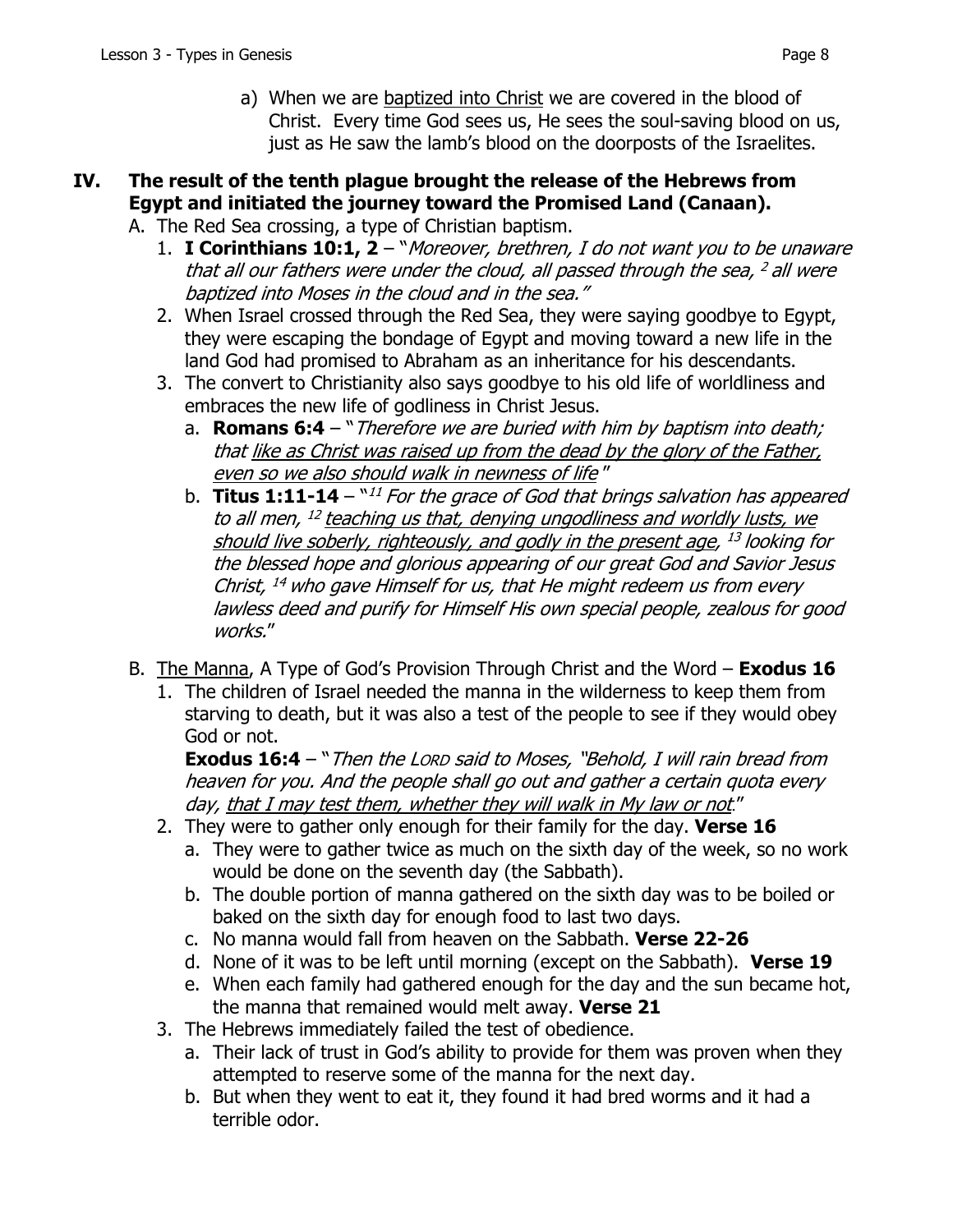- explained to them. d. The children of Israel ate manna forty years, until they came to the border of the land of Canaan. **Verse 35**
- 4. Just as the manna provided nourishment and strength to keep the Israelites alive and healthy on their journey to Canaan, God's word provides strength and nourishment to our souls on our journey to heaven.
	- a. The manna was provided every day until the day when the Israelites reached their journey's end and entered Canaan to inhabit the land.
	- b. God's word is needed every day to continue to provide our souls with the strength we need while we are on our earthly journey to heaven.
	- c. Failure to partake of God's word in enough quantity will result in weakness of faith and the inability to be victorious over the temptations experienced along the way.
	- d. King David said: **Psalm 119:33** "Teach me, O LORD, the way of Your statutes, and I shall keep it to the end."
- 5. The Lord Jesus Christ is the antitype of the manna that came down from Heaven.
	- a. Jesus Christ Himself claimed to be the fulfillment of the manna which came down from Heaven.
	- b. **John 6:32-33** "32 Then Jesus said to them, "Most assuredly, I say to you, Moses did not give you the bread from heaven, but My Father gives you the true bread from heaven. <sup>33</sup> For the bread of God is He who comes down from heaven and gives life to the world."
	- c. The manna satisfied the hunger of the Israelites; and Christ satisfies the spiritual hunger of men who trust Him.
	- d. **John 6:35** "And Jesus said to them, "I am the bread of life. He who comes to Me shall never hunger, and he who believes in Me shall never thirst."
- 6. The manna was mysterious in character; and so is the salvation of Jesus in some respects.
	- a. **Exodus 16:15** –"So, when the children of Israel saw it, they said to one another, '*What is it?*' For they did not know what it was. And Moses said to them, '*This is the bread which the LORD has given you to eat*.'"
	- b. **John 3:8** "The wind blows where it wishes, and you hear the sound of it, but cannot tell where it comes from and where it goes. So is everyone who is born of the Spirit."
		- 1) The wind is mysterious in that it is unseen, yet it is very real and can effect changes in the landscape by its force.
		- 2) So, the Spirit of God in the New Birth is unseen and mysterious, but nonetheless real and it can totally change individuals from sinful to godly.
		- 3) The result of multitudes experiencing this change brings change to society in general to God's glory.
- 7. The manna was made available to the Israelites as a gift to save them from starvation as they travelled through the wilderness.
	- a. It was easily accessible to all who wanted it. **Exodus 16:14**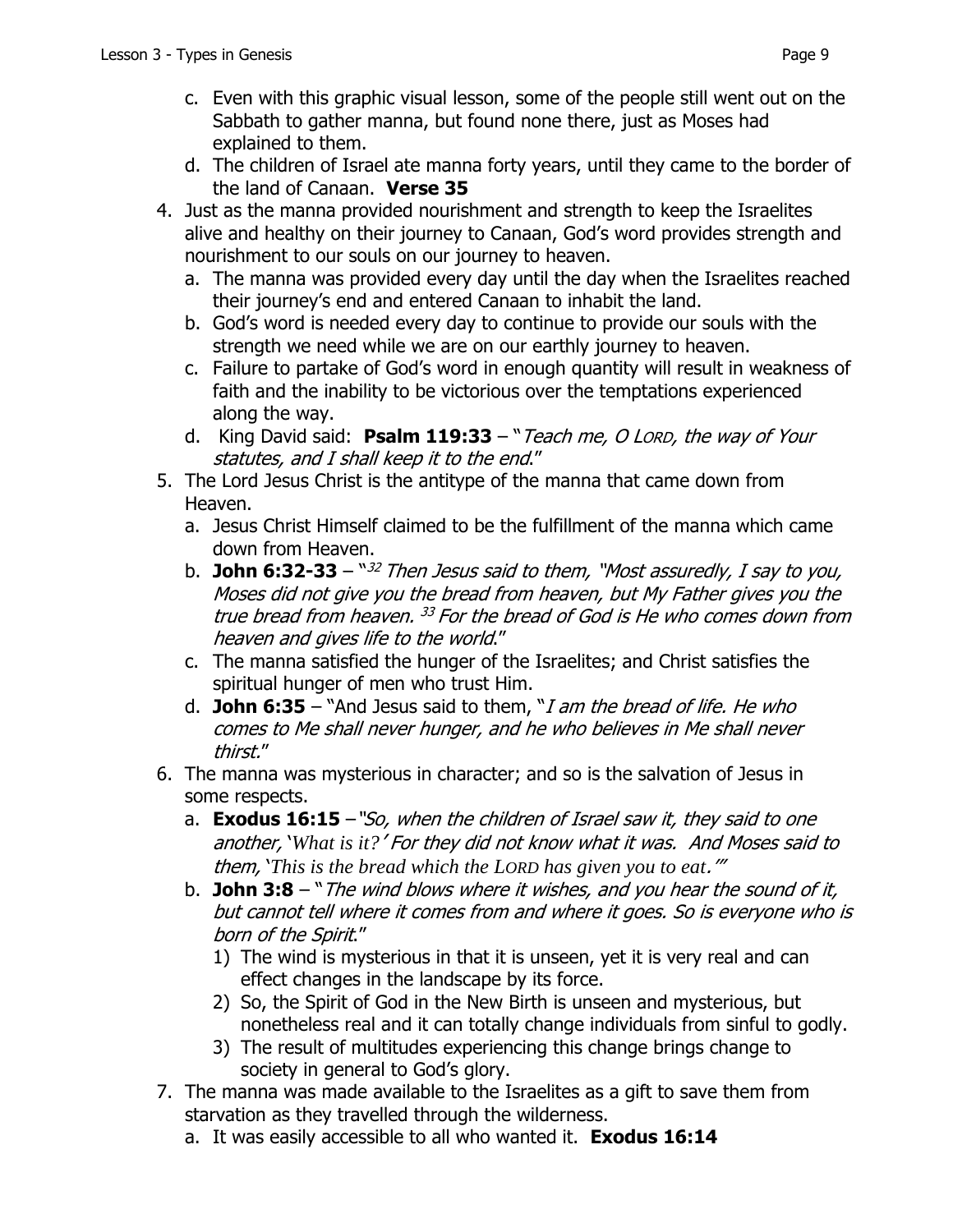- b. However, a condition was attached. They had to go out each day and collect it in order to take advantage of God's gift.
- c. Failure to collect manna each day for the family would result in starvation.
- 8. The salvation of Jesus is also available to all who will take it.
	- a. The Gospel of our salvation is also easy to access. **Mark 16:16** – "He who believes and is baptized will be saved; but he who does not believe will be condemned."
	- b. Here Jesus gives us a mathematical formula for salvation:
		- 1) 1 (belief)  $plus 2$  (baptism) = 3 (salvation)
		- 2) We cannot rearrange this formula to suit our own preferences:
			- a) We cannot make it say: 1 (belief) = 3 (salvation) plus 2 (baptism). The math just doesn't work in that formula.
			- b) This is not only mathematically wrong, it is a false statement regarding salvation (according to **Mark 16:16**)
	- c. Every individual is charged with making the decision for himself whether he will be obedient to the original formula or not.
	- d. Just as we are not saved "by accident", neither are we lost "by accident".
	- e. Our eternal destination is based upon the decisions we make for our own lives.
- 9. The manna was despised by some of the Israelites, as the salvation of Jesus is despised by some men today.
	- a. Just as eating manna every day was boring to the Israelites, many today think that following the Christian lifestyle would be too boring.
	- b. **Numbers 11:4-6** <sup>\*4</sup> Now the mixed multitude who were among them yielded to intense craving; so, the children of Israel also wept again and said: "Who will give us meat to eat?  $5$  We remember the fish which we ate freely in Egypt, the cucumbers, the melons, the leeks, the onions, and the garlic;  $6$  but now our whole being is dried up; there is nothing at all except this manna before our eyes!"
	- c. These people loved the variety of food they had in slavery more than they appreciated the loving care of God who provided food for them daily.
	- d. In modern times, many choose the worldly lifestyle because they cannot conceive of giving it up for something they cannot hold in their hands.
		- 1) **Titus 2:11-14** "<sup>11</sup> For the grace of God that brings salvation has appeared to all men,  $^{12}$  teaching us that, denying ungodliness and worldly lusts, we should live soberly, righteously, and godly in the present age,  $13$  looking for the blessed hope and glorious appearing of our great God and Savior Jesus Christ, <sup>14</sup> who gave Himself for us, that He might redeem us from every lawless deed and purify for Himself His own special people, zealous for good works."
		- 2) Paul's companion, Demas suffered from love of the world:
		- 3) **2 Timothy 4:10**  "…for Demas has forsaken me, having loved this present world, and has departed for Thessalonica."
- C. Water from the Rock, A Type of Christ's Gift of the Holy Spirit **Exodus 17** 1. Water is also a necessity to preserve life.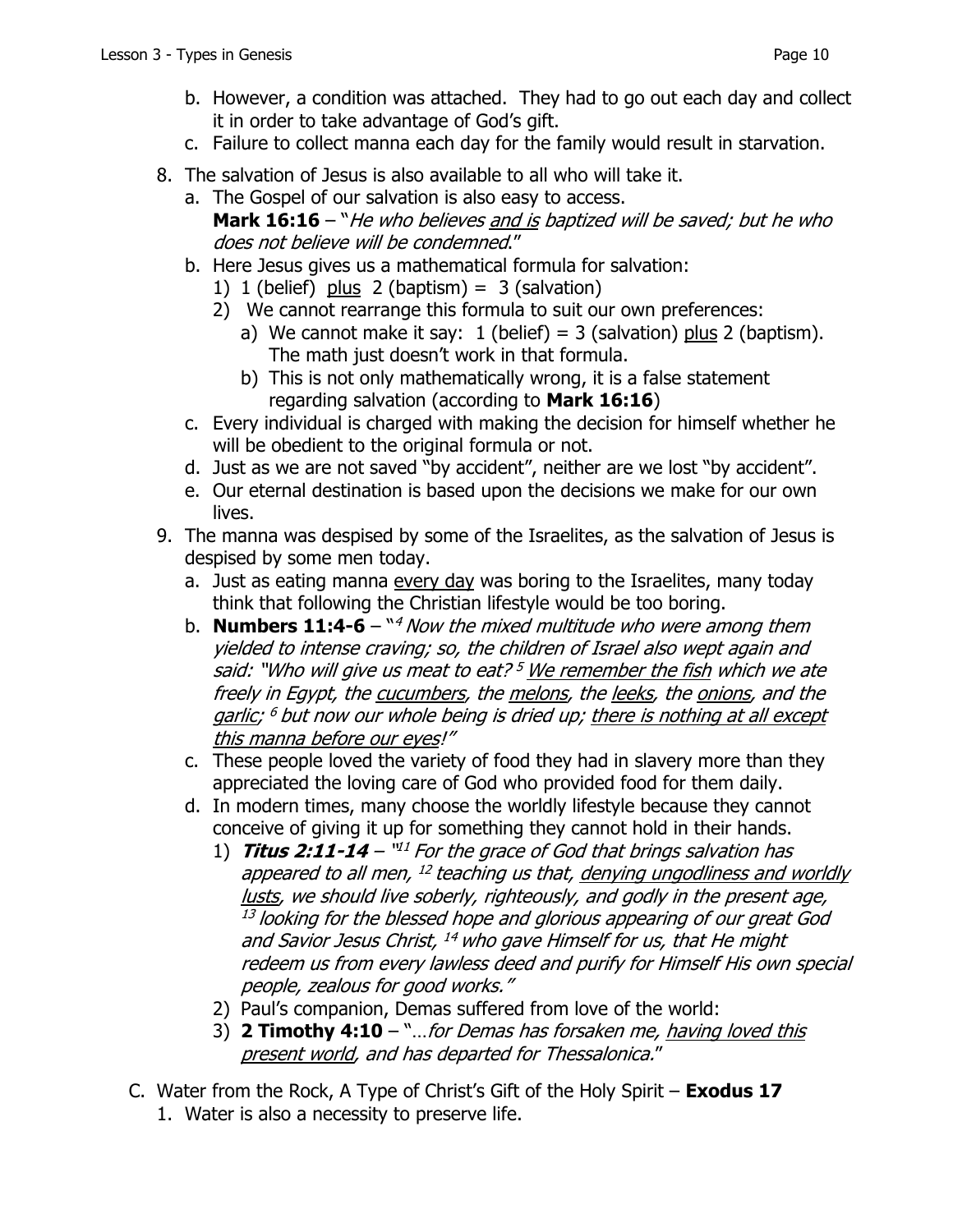- a. **Exodus 17:3**  "And the people thirsted there for water, and the people complained against Moses, and said, '*Why is it you have brought us up out of Egypt to kill us and our children and our livestock with thirst?*''"
- b. Instead of blaming God for their predicament, the Israelites should have known that God would not let them die of thirst after all He had done to free them from Egyptian bondage.
- c. Israel had a basic problem with trusting God to take care of them.
- 2. In the same way, Jesus stated that He could provide "*living water"*.
	- a. When Jesus met the Samaritan woman at the well (**John 4**), He told her that He could provide water that would eliminate thirst forever.
	- b. Of course, Jesus was not speaking of physical water, but of spiritual water, but the Samaritan woman took His words literally and said, **Verse 15** – "Sir, give me this water, that I may not thirst, nor come here to draw."
	- c. Just as the body requires water to survive, the spirit requires the "*water of* life" that Jesus promised in order to live eternally.
		- 1) **John 4:14** "The water that I shall give him will become in him a fountain of water springing up into everlasting life."
		- 2) **John 7:38**  "He who believes in Me, as the Scripture has said, out of his heart will flow rivers of living water."
		- 3) Thirsty souls can go to God and receive satisfaction through faith in Christ and obedience to His word, which gives them access to this living water.
- D. Moses was a mediator between the people of Israel and God, just as Jesus Christ is a mediator between Christians and God, the Father.
	- 1. When the people cried out for water, Moses went to God on their behalf.
		- a. **Exodus 17:6** "*Behold, I will stand before you there on the rock in Horeb;* and you shall strike the rock, and water will come out of it, that the people may drink." And Moses did so in the sight of the elders of Israel."
		- b. When Moses was on the mountain 40 days receiving the commandments written on stone, the people had Aaron to build a golden calf for them to worship.
		- c. When God saw their idolatry, He was ready to destroy them all. **Exodus 32:7** – "<sup>7</sup> And the Lord said to Moses, 'Go get down! For your people whom you brought out of the land of Egypt have corrupted themselves.  $8$  They have turned aside quickly out of the way which I commanded them. They have made themselves a molded calf, and worshipped it and sacrificed to it, and said, '*This is your god, O Israel, that brought you out of the land of Egypt!*' <sup>9</sup> And the Lord said to Moses, 'I have seen this people, and indeed it is a stiff-necked people! <sup>10</sup> Now therefore, let Me alone, that My wrath may burn hot against them and I may consume them. And I will make of you a great nation."
			- 1) But Moses pleaded with God saying: **Exodus 32:12**  "Why should the Egyptians speak, and say, '*He brought them out to harm them, to kill them in the mountains, and to consume them from the face of the earth*.'? Turn from Your fierce wrath, and relent from this harm to Your people."
			- 2) **Verse 14**  "So the Lord relented from the harm which He said He would do to His people."
			- 3) Instead of destroying them all, God punished them with a plague.